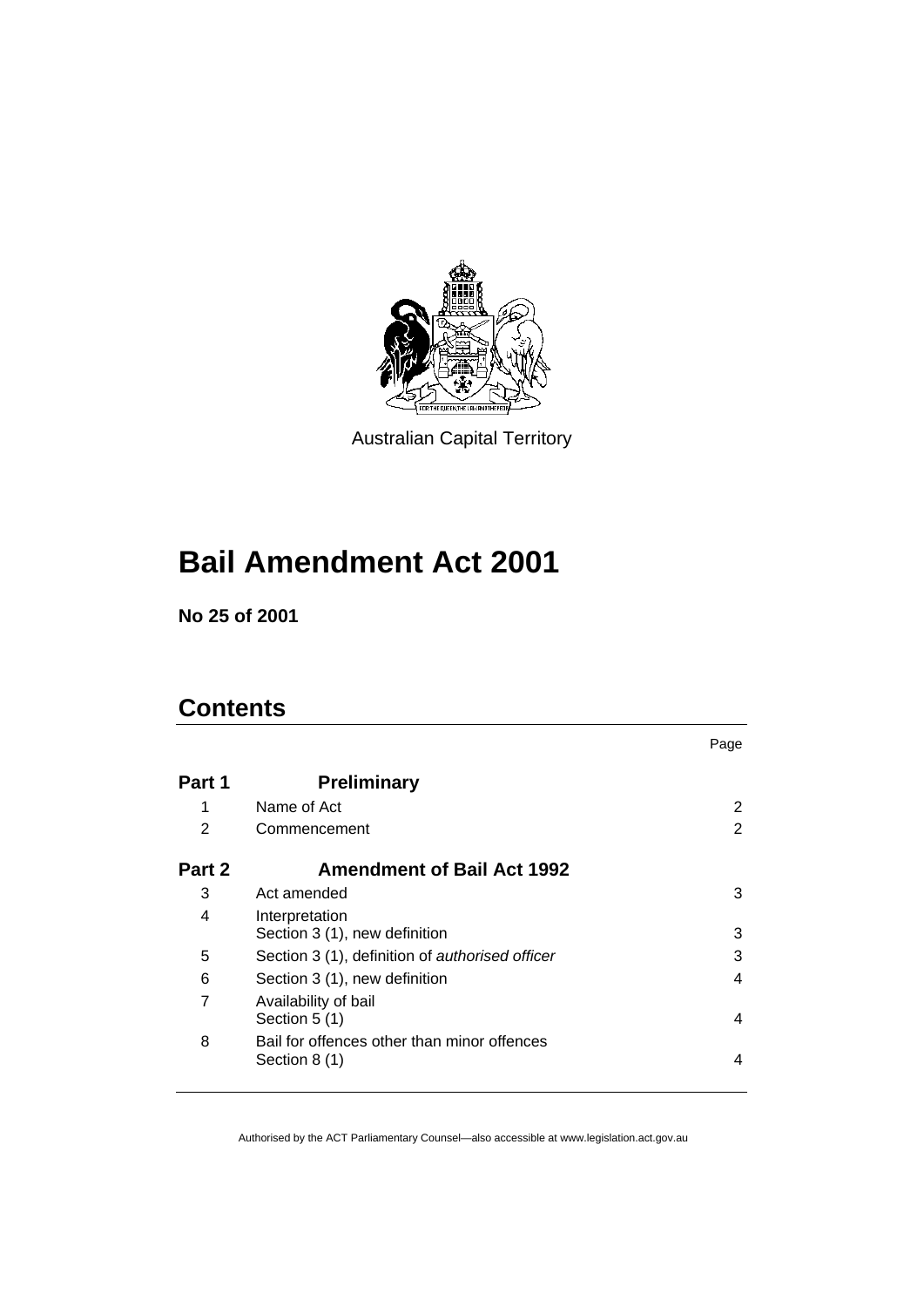#### **Contents**

|        |                                                                                              | Page |
|--------|----------------------------------------------------------------------------------------------|------|
| 9      | New section 8 (1A)                                                                           | 4    |
| 10     | Bail by authorised officer-domestic violence offences<br>Section 8A (1)                      | 4    |
| 11     | Bail in respect of persons sentenced to imprisonment<br>Section 9, heading                   | 5    |
| 12     | New section 9A                                                                               | 5    |
| 13     | Dispensing with bail<br>New section 10 (5)                                                   | 6    |
| 14     | Determination of bail after charge laid<br>Section 13 (1) (d) (i)                            | 6    |
| 15     | Determination of questions of bail by authorised officers<br>Section 15 (1) (b), (2) and (3) | 6    |
| 16     | Failure to answer bail<br>Section 49                                                         | 7    |
| Part 3 | <b>Amendment of Crimes Act 1900</b>                                                          |      |
| 17     | Act amended                                                                                  | 8    |
| 18     | Warrants for arrest<br>New section 349ZD (4)                                                 | 8    |

contents 2 Bail Amendment Act 2001 No 25 of 2001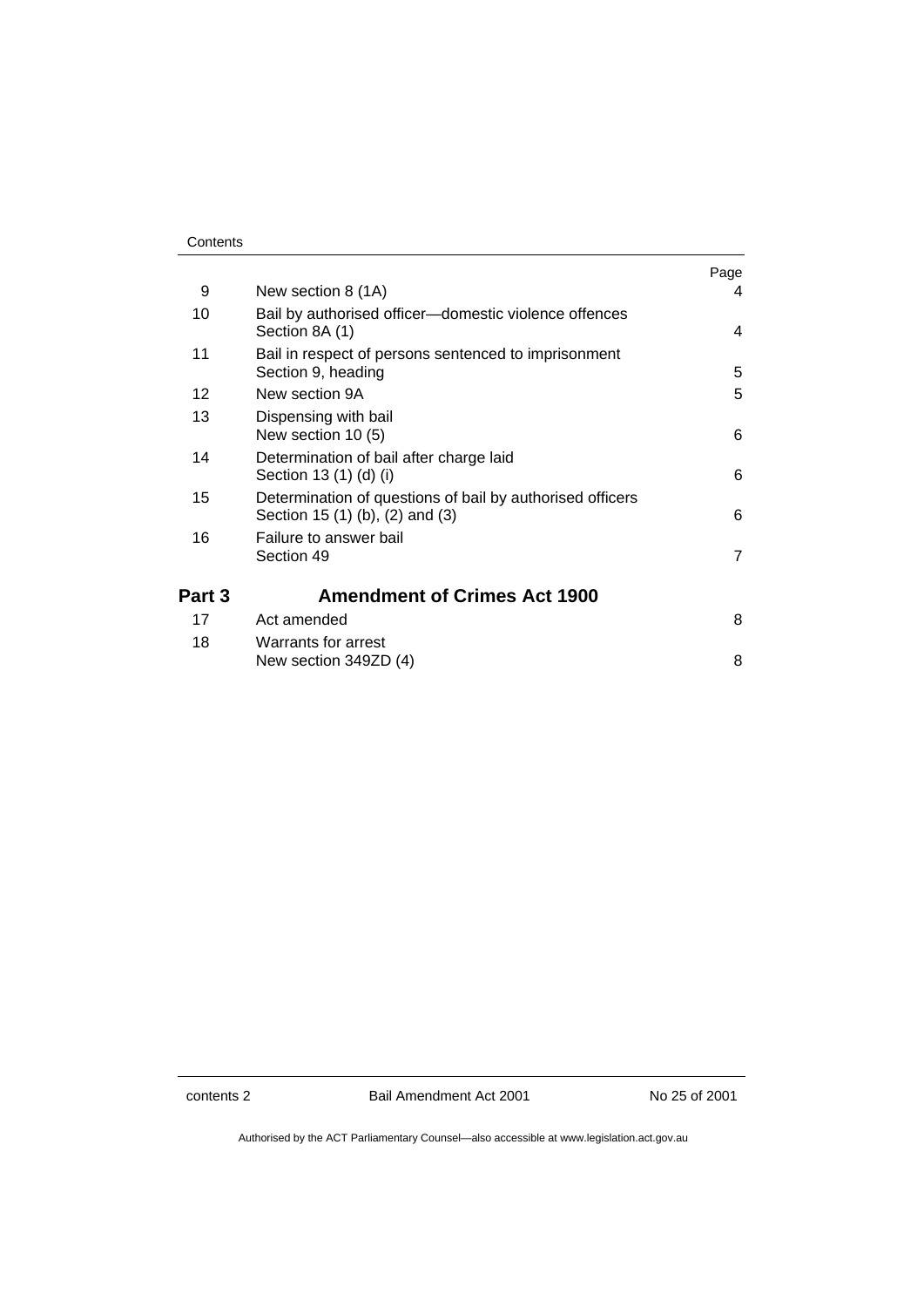

Australian Capital Territory

# **Bail Amendment Act 2001**

**No 25 of 2001** 

An Act to amend the *Bail Act 1992* and to amend the *Crimes Act 1900* as a consequence

*[Notified in ACT Gazette No. 21: 24 May 2001]* 

The Legislative Assembly for the Australian Capital Territory enacts as follows: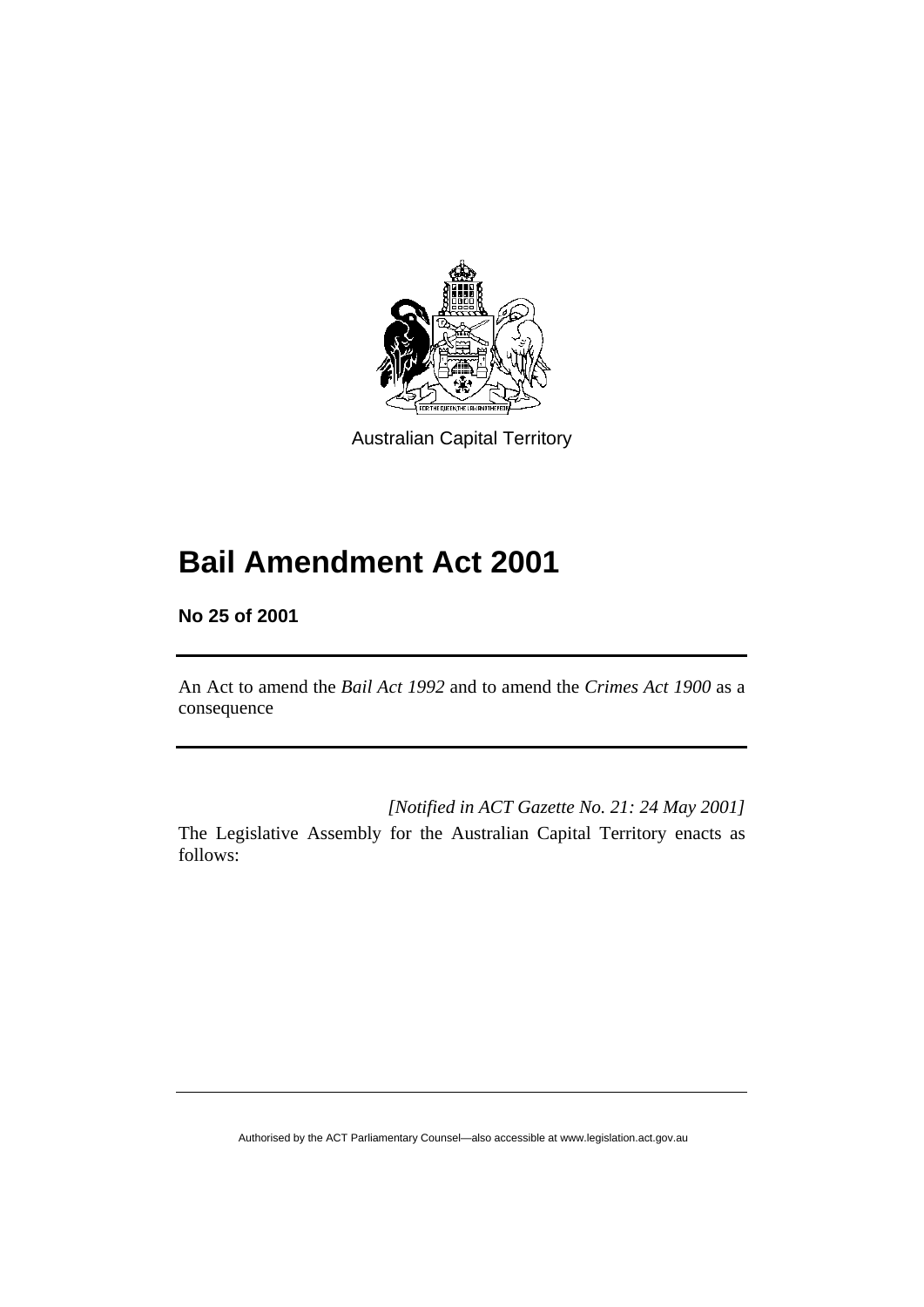#### Part 1 **Preliminary**

Section 1

# **Part 1** Preliminary

## **1 Name of Act**

This Act is the *Bail Amendment Act 2001*.

## **2 Commencement**

This Act commences on the day it is notified in the Gazette.

page 2 Bail Amendment Act 2001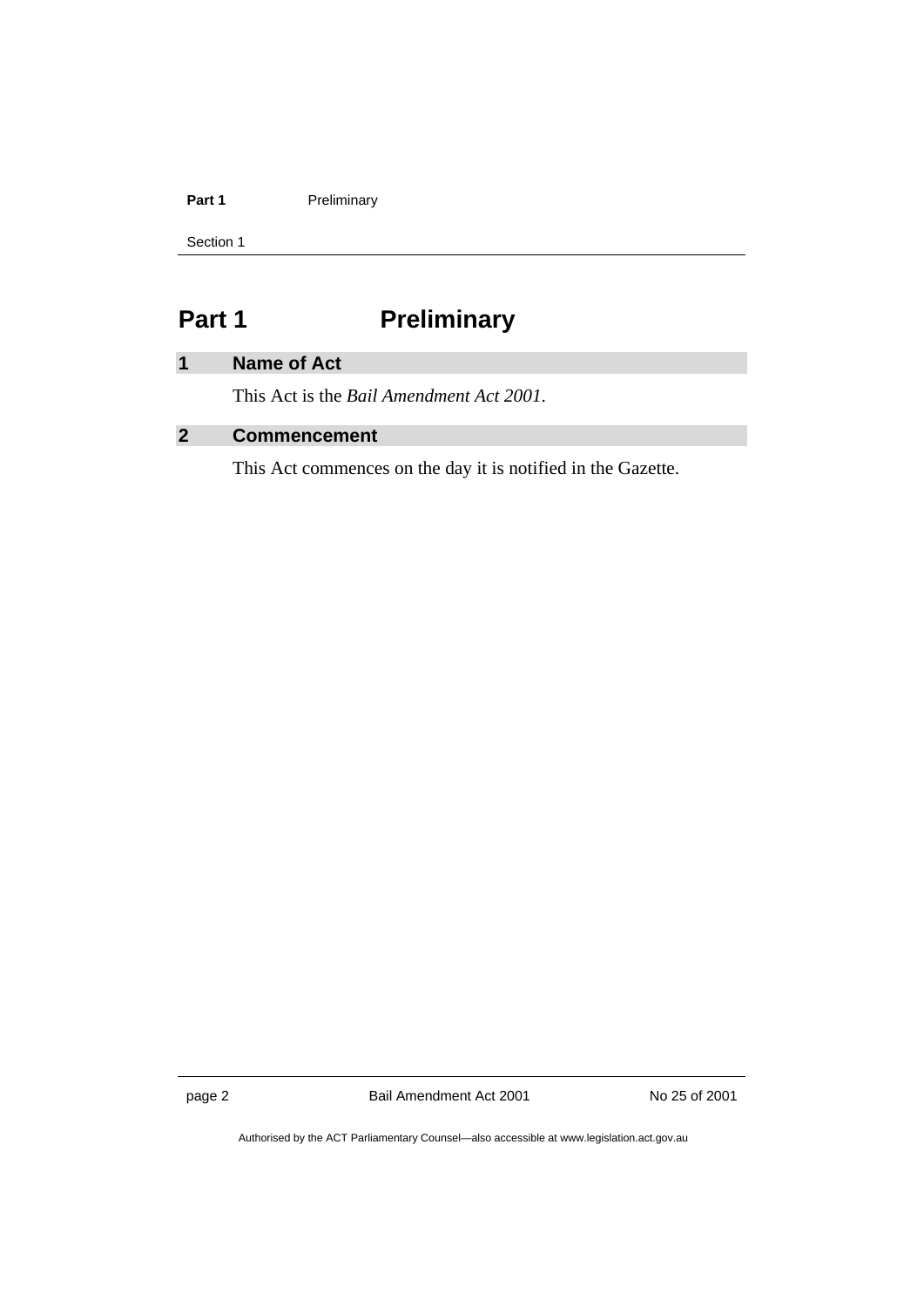## **Part 2 Amendment of Bail Act 1992**

#### **3 Act amended**

This part amends the *Bail Act 1992*.

#### **4 Interpretation Section 3 (1), new definition**

*insert* 

*applicable bail criteria*, for a decision about the grant of bail by an authorised person to a person accused of an offence, means criteria under any of the following provisions that apply to the decision:

- (a) for a domestic violence offence—section 8A;
- (b) for a serious offence committed while the accused person was on bail for another serious offence—section 9A;
- (c) for any offence committed by an adult—section 22;
- (d) for any offence committed by a child—section 23.

#### **5 Section 3 (1), definition of** *authorised officer*

*substitute* 

*authorised officer* means any of the following:

- (a) the chief police officer;
- (b) a police officer exercising the functions of a superintendent or sergeant;
- (c) another police officer authorised in writing by the chief police officer.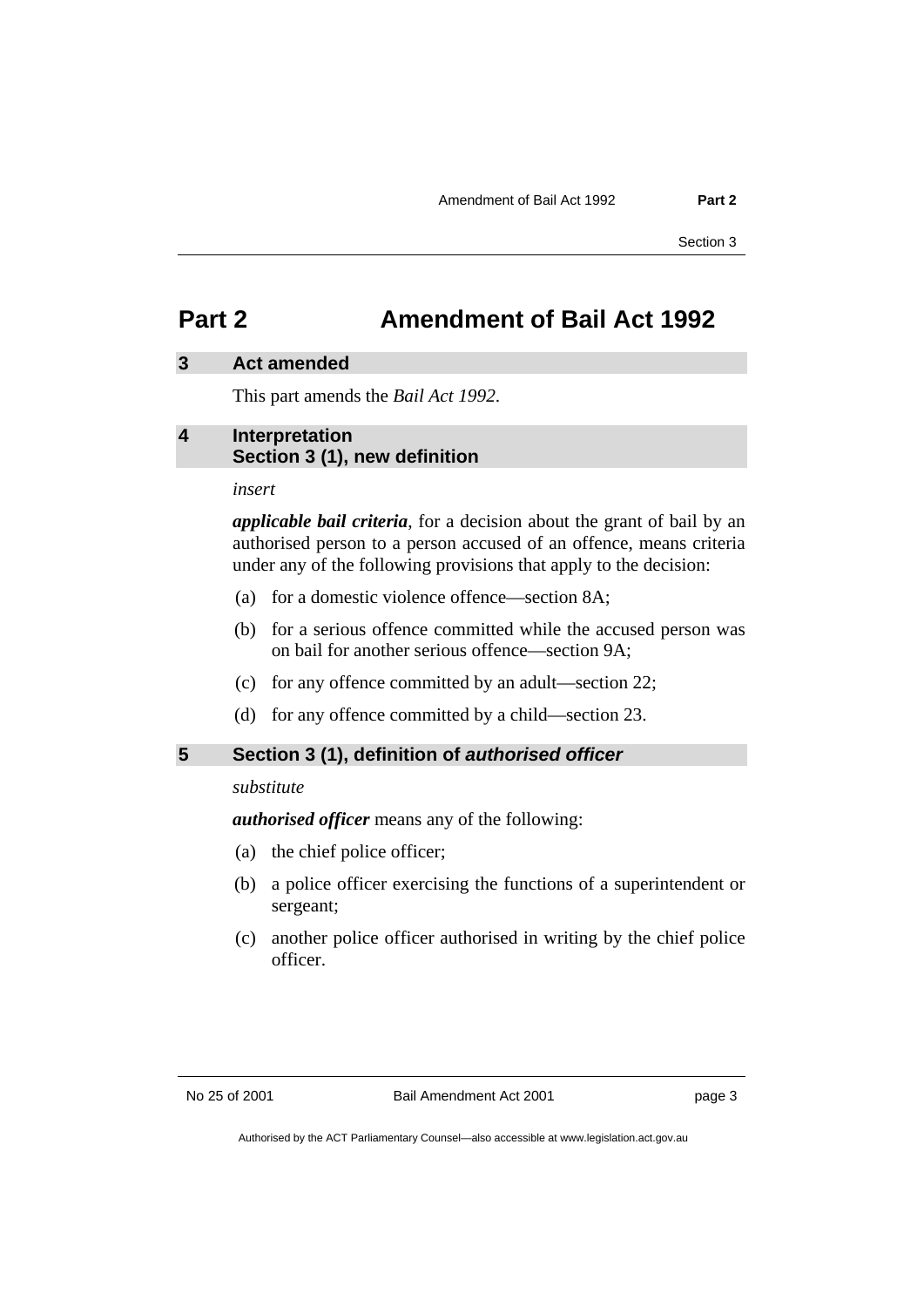#### **Part 2 Amendment of Bail Act 1992**

Section 6

#### **6 Section 3 (1), new definition**

*insert* 

*serious offence*—see section 9A (1) (a) (Bail for serious offence committed while on bail for another serious offence).

#### **7 Availability of bail Section 5 (1)**

*omit* 

Subject to subsection (2) and section 9, an

*substitute* 

An

### **8 Bail for offences other than minor offences Section 8 (1)**

*omit everything after paragraph (c)* 

### **9 New section 8 (1A)**

*insert* 

- (1A) However, this section does not apply to the grant of bail—
	- (a) by an authorised officer to a person accused of a domestic violence offence (see section 8A); or
	- (b) by a court or an authorised officer to a person accused of a serious offence that is alleged to have been committed while the person was on bail for another serious offence (see section 9A).

#### **10 Bail by authorised officer—domestic violence offences Section 8A (1)**

*omit* 

on the balance of probabilities

page 4 Bail Amendment Act 2001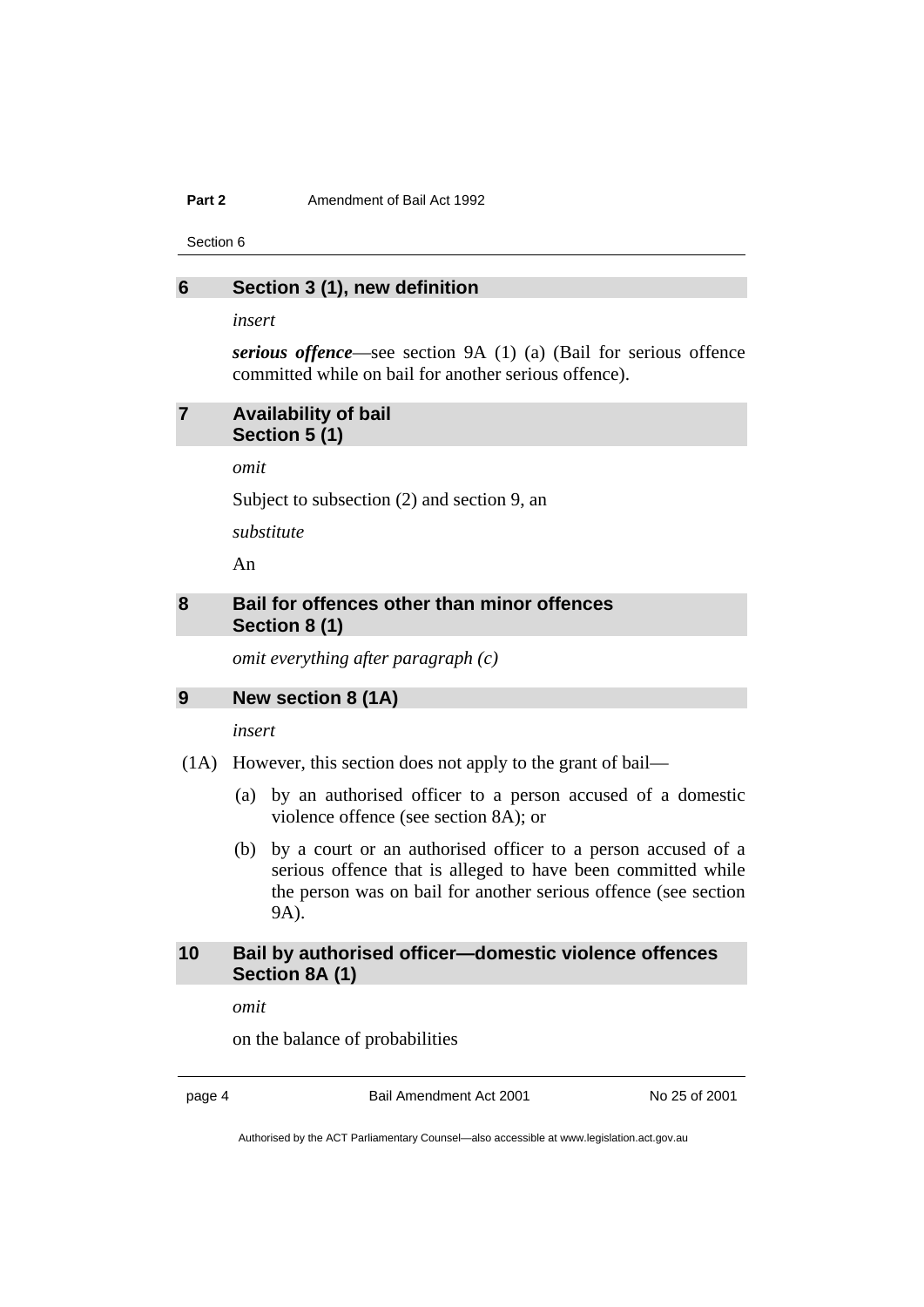Section 11

### **11 Bail in respect of persons sentenced to imprisonment Section 9, heading**

*substitute* 

#### **9 Bail for persons sentenced to imprisonment**

#### **12 New section 9A**

*insert* 

#### **9A Bail for serious offence committed while on bail for another serious offence**

- (1) This section applies if—
	- (a) a person is accused of an offence punishable by imprisonment for 5 years or more (a *serious offence*); and
	- (b) the person is alleged to have committed the offence while on bail for another serious offence (or a number of offences including a serious offence).
- (2) A court or an authorised officer must not grant bail to the accused person unless satisfied that special or exceptional circumstances exist justifying the grant of bail.
- (3) However, even if special or exceptional circumstances are established, the court or officer must refuse bail if satisfied that refusal is justified having regard to—
	- (a) if the accused person is an adult—the matters mentioned in section 22 (Criteria for granting bail to adults); or
	- (b) if the accused person is a child—the matters mentioned in section 23 (Criteria for granting bail to children).
- (4) Also, if a serious offence mentioned in subsection (1) (a) or (b) is a domestic violence offence, an authorised person must refuse bail to the accused person if satisfied that refusal is required by section 8A (Bail by authorised officer—domestic violence offences).

No 25 of 2001 **Bail Amendment Act 2001 page 5**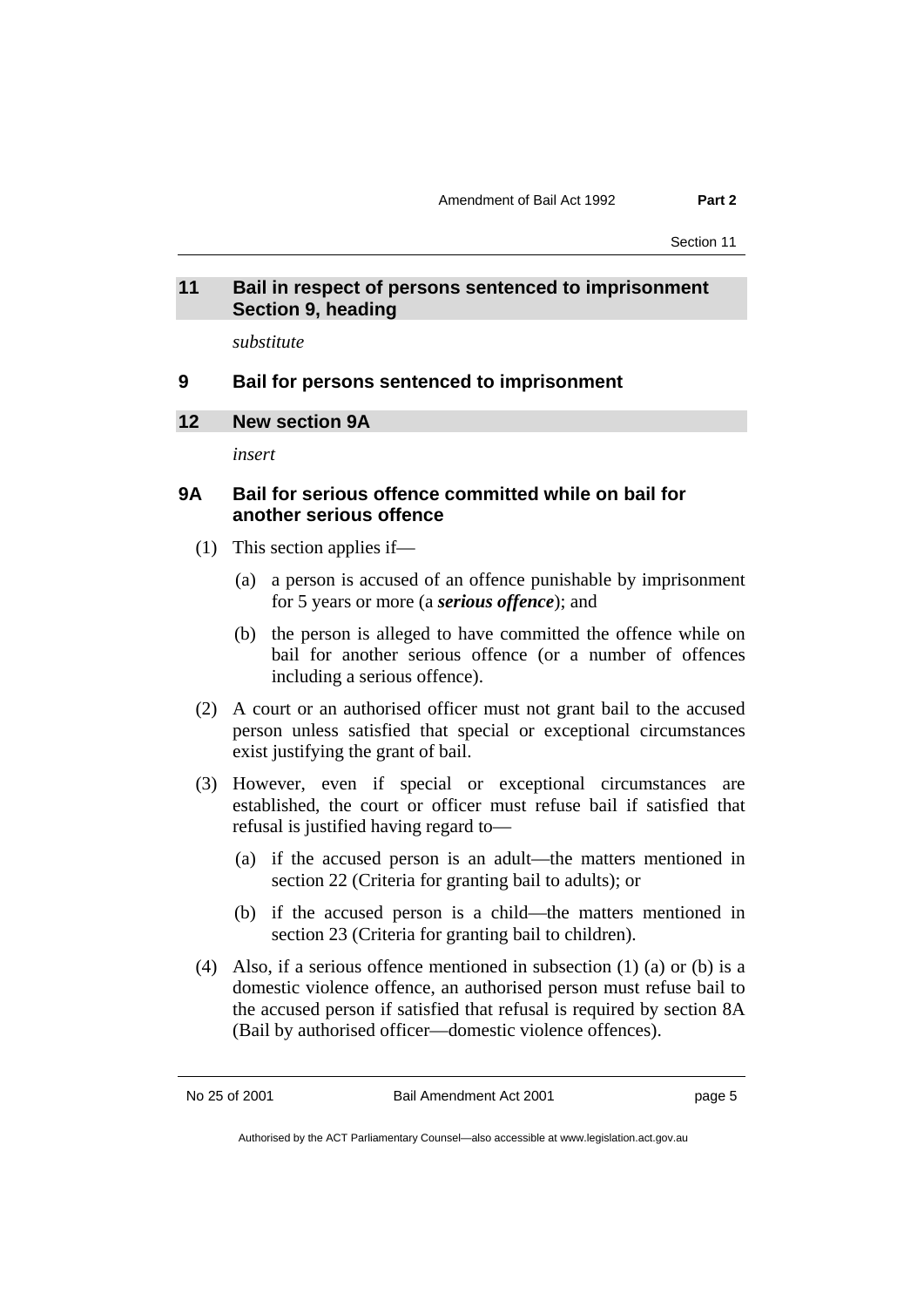#### **Part 2 Amendment of Bail Act 1992**

Section 13

- (5) This section does not prevent the application of section 8A to the accused person if—
	- (a) a serious offence mentioned in subsection (1) (a) or (b) is a domestic violence offence; and
	- (b) an authorised person grants bail to the accused person.

#### **13 Dispensing with bail New section 10 (5)**

*insert* 

- (5) A court must not dispense with the requirement for bail for an accused person to whom either of the following sections apply unless satisfied that special or exceptional circumstances exist justifying dispensing with the requirement:
	- (a) section 9 (Bail for persons sentenced to imprisonment);
	- (b) section 9A (Bail for serious offence committed while on bail for another serious offence).

#### **14 Determination of bail after charge laid Section 13 (1) (d) (i)**

*substitute* 

(i) the applicable bail criteria; and

### **15 Determination of questions of bail by authorised officers Section 15 (1) (b), (2) and (3)**

*omit* 

the matters specified in whichever of subsection 8A (1) and sections 22 and 23 applies to the making of a determination regarding the granting of bail to the accused person

*substitute* 

the applicable bail criteria

page 6 Bail Amendment Act 2001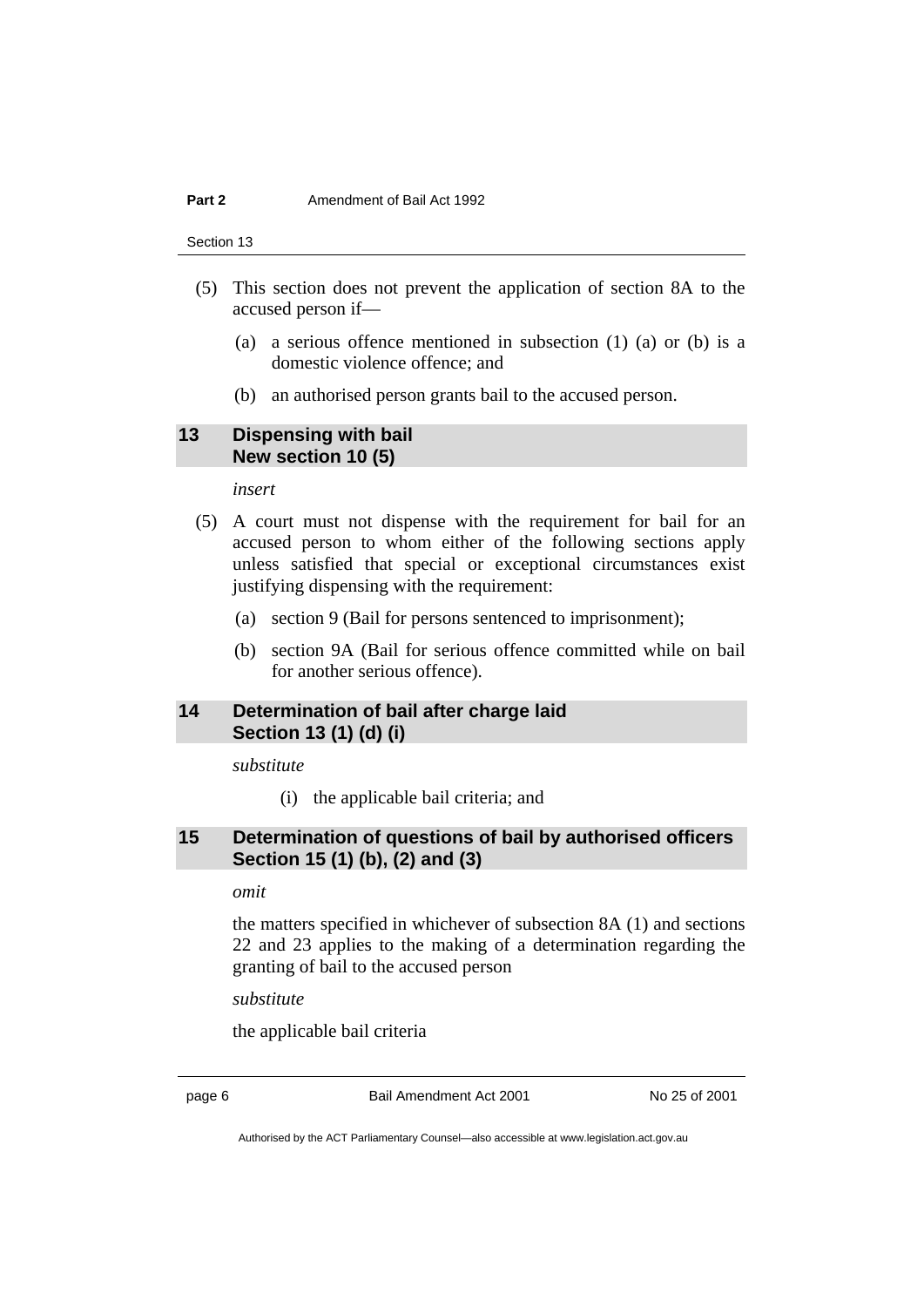#### **16 Failure to answer bail Section 49**

*substitute* 

#### **49 Failure to answer bail**

- (1) If a person who has given an undertaking to appear before a court fails to carry out the undertaking, that court may issue a warrant to arrest the person and to bring the person before the court (or a court with the same jurisdiction).
- (2) A person who has given an undertaking to appear before a court must not, without reasonable excuse, fail to carry out the undertaking.

Maximum penalty: 200 penalty units, imprisonment for 2 years or both.

No 25 of 2001 **Bail Amendment Act 2001 page 7**